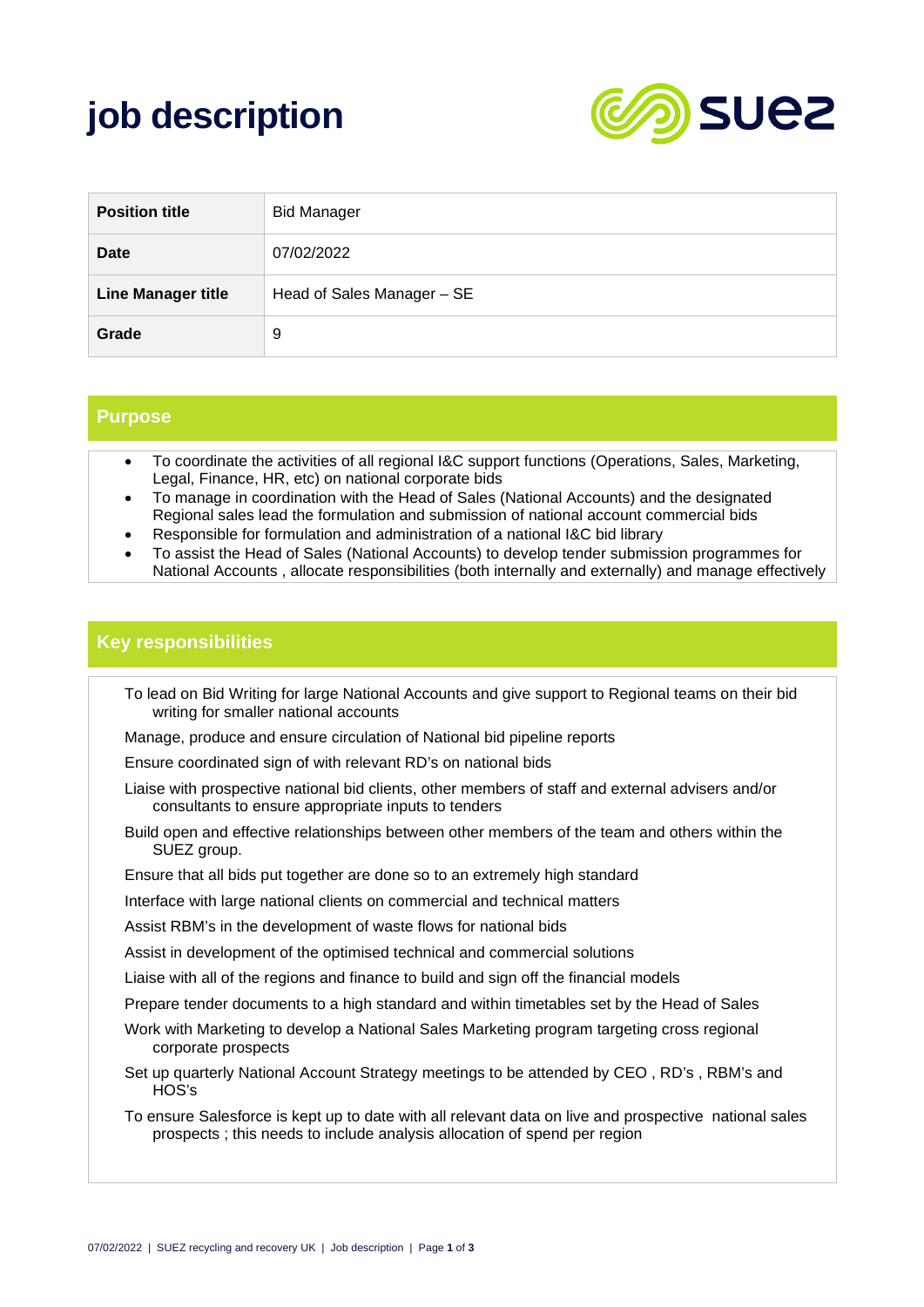### **Skills**

- − Ensure that data accuracy of all bids are of a high quality.
- − Ability to coordinate conflicting priorities and still ensure that all bids are of a high quality.
- − Exceptional written documentation
- − Ability to collate data and produces insights (why we win and why we lose), and from that develop a strategy to ensure that everyone learns from previous bids and best practice
- − Ensuring stakeholder alignment across all regions and departments
- − Excellent communication skills
- − Ability to work in a matrix organisational structure
- − Able to work to tight-deadlines without reduction of quality of out-put

#### **Behaviours**

- − Passion for customers
- − Making sure that all submissions meet the customer's expectations.
- − Collaboration with all stakeholders
- − Drive for continuous improvement in all bids
- − Sharing best practice with the wider teams to increase their knowledge and know-how.

−